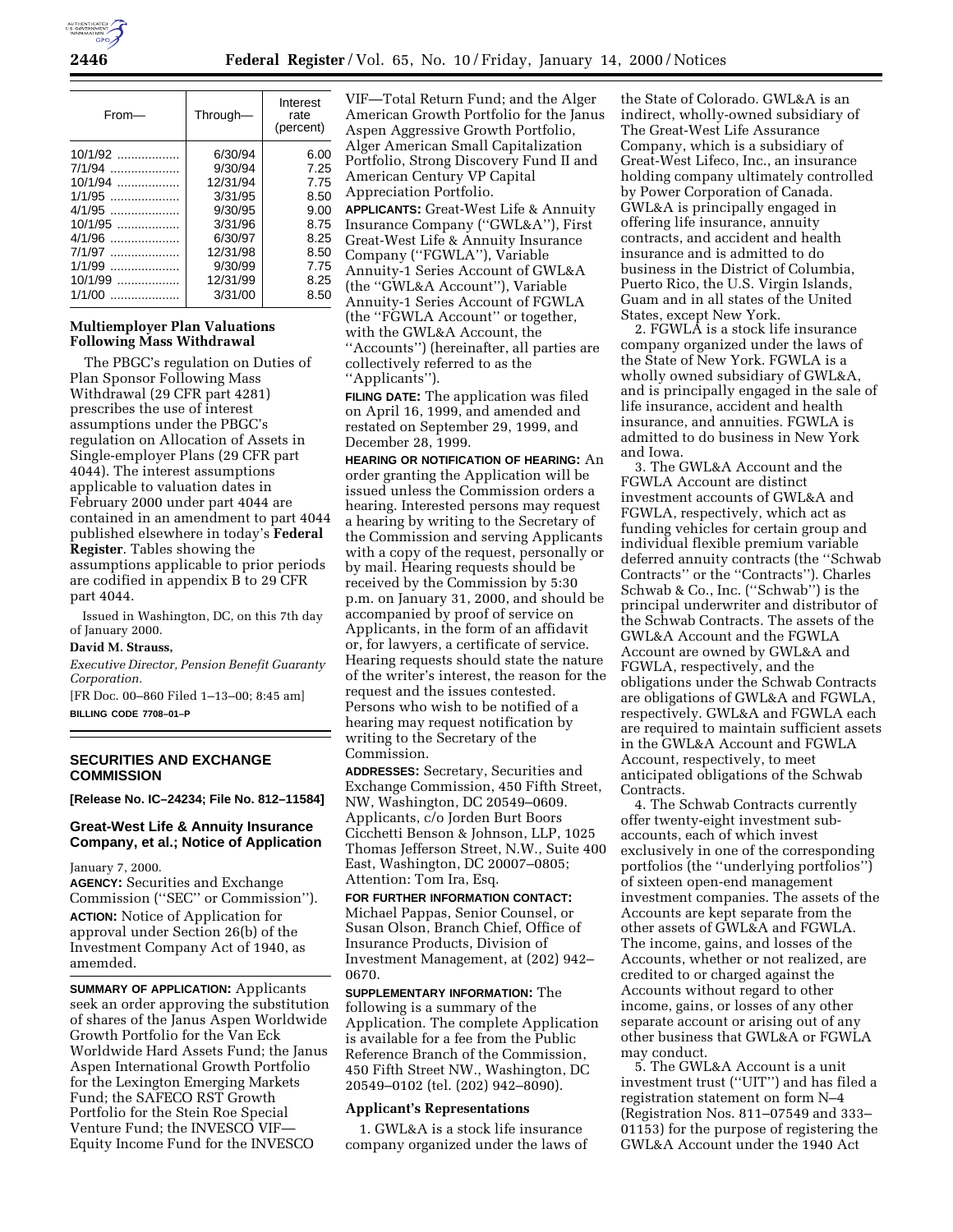and the Schwab Contracts as securities under the Securities Act of 1933, as amended (''the 1933 Act'').

6. The FGWLA Account is a UIT and has filed a registration statement on Form N–4 (Registration Nos. 811–08183 and 333–25289) for the purpose of registering the FGWLA Account under the 1940 Act and the Schwab Contracts as securities under the 1933 Act.

7. The Schwab Contracts are flexible premium annuity contracts which may be issued under retirement plans which qualify for federal tax benefits under Section 408 of the Internal Revenue Code (the ''Code'') as individual retirement accounts, other retirement plans which do not qualify under the Code or to individuals in non-plan contexts.

8. The Schwab Contracts do not have either contingent deferred or front-end

sales loads and no sales charge applies to the transfer among sub-accounts offered in the Contracts. Under the Contracts, there are no limits on the number of transfers a Contract owner can make. There is, however, a \$10.00 fee for each transfer in excess of twelve in any calendar year. The proposed substitution will not count as a transfer for this purpose. The Contracts also have an annual contract fee of \$25.00. The contract charge currently is waived for Contracts with an Annuity Account Value of at least \$50,000. These charges will not be affected by the transfer.

9. The Contracts expressly reserve GWL&A's and FGWLA's respective rights, both on their own behalf and on behalf of the Accounts, to eliminate subaccounts, combine two or more subaccounts are invested or for a new underlying portfolio.

10. GWL&A and FGWLA, on their own behalf and on behalf of the Accounts, propose to exercise their contractual right to eliminate the Van Eck Worldwide Hard Assets Fund, Lexington Emerging Markets Fund, Stein Roe Special Venture fund, Janus Aspen Aggressive Growth Portfolio, Alger American Small Capitalization Portfolio, Strong Discovery Fund II, American Century VP Capital Appreciation Portfolio, and the INVESCO VIF—Total Return Fund as funding options under the Contracts.

Collectively, the portfolios being eliminated will hereinafter be referred to as the ''Eliminated Portfolios.''

11. GWL&A and FGWLA each propose the following substitutions. Applicants state that none of the funds are affiliated with GWL&A or FGWLA under the 1940 Act.

| Substituted portfolios | Eliminated portfolios                               |  |  |
|------------------------|-----------------------------------------------------|--|--|
|                        | Stein Roe Special Venture Fund.                     |  |  |
|                        | Janus Aspen Aggressive Growth Portfolio.            |  |  |
|                        | Alger American Small Capitalization Portfolio.      |  |  |
|                        | Strong Discovery Fund II.                           |  |  |
|                        | American Century VP Capital Appreciation Portfolio. |  |  |

12. In each case, Applicants have determined that the Substituted Portfolio is the most appropriate investment alternative in relation to the respective Eliminated Portfolio as compared with all other options available under the Contracts, taking into account all relevant factors. Applicants believe that the Substituted Portfolios have, as their primary emphasis, investment objectives that are similar to or consistent with those of the corresponding Eliminated Portfolios such that investment expectations of Contract owners would continue to be fulfilled upon consummation of each of the proposed substitutions. While, in a relatively few cases, an Eliminated Portfolio may seek to achieve its objective by employing a strategy that

differs from the strategy employed by the respective Substituted Portfolio, Applicants argue that comparability of corresponding funds is but one factor, albeit an important one, to be considered for purposes of determining whether a proposed substitution should be approved pursuant to Section 26(b). Further, in the few cases where the Eliminated Portfolio's strategy differs from the Substituted Portfolio's strategy, Applicants note that the Eliminated Portfolios have generated less Contract owner interest while the Applicants have observed increased demand for the Substituted Portfolios. Applicants believe that essentially all other appropriate factors weigh in favor of each of the proposed substitutions. These include, among others,

comparative performance histories, relative asset bases, fee levels, the tax free nature of the proposed transactions, and the diversity of other investment options available under the Contracts. Applicants emphasize that, to the extent Contract owners seek a particular investment option, such as a small cap option, Contract owners will have ample opportunity to allocate their assets among the wide range and number of investment options available under the Contracts should they decide that the Substituted Portfolios are not appropriate for their needs.

13. Applicants represent that, without taking waivers or reductions into account, the total expenses of the Substituted Portfolios compared to the Eliminated Portfolios are as follows:

| Substituted portfolios                                                                                                     | Eliminated portfolios                                                                                                                                                                                                                                                                                                                                                           |  |  |
|----------------------------------------------------------------------------------------------------------------------------|---------------------------------------------------------------------------------------------------------------------------------------------------------------------------------------------------------------------------------------------------------------------------------------------------------------------------------------------------------------------------------|--|--|
| Janus Aspen Worldwide Growth Portfolio-0.74% <sup>1</sup><br>Janus Aspen International Growth Portfolio-0.95% <sup>2</sup> | Van Eck Worldwide Hard Assets Fund-1.17%.<br>Lexington Emerging Markets Fund-1.84%.<br>Stein Roe Special Venture Fund-0.73%.<br>INVESCO VIF-Total Return Fund-0.92%.<br>Janus Aspen Aggressive Growth Portfolio-0.76%.<br>Alger American Small Capitalization Portfolio-0.89%.<br>Strong Discovery Fund II-01.20%.<br>American Century VP Capital Appreciation Portfolio-1.00%. |  |  |

1With waivers or reductions, the total expenses for the Janus Aspen Worldwide Growth Portfolio would be 0.72%.

2With waivers or reductions, the total expenses for the Janus Aspen International Growth Portfolio would be 0.86%.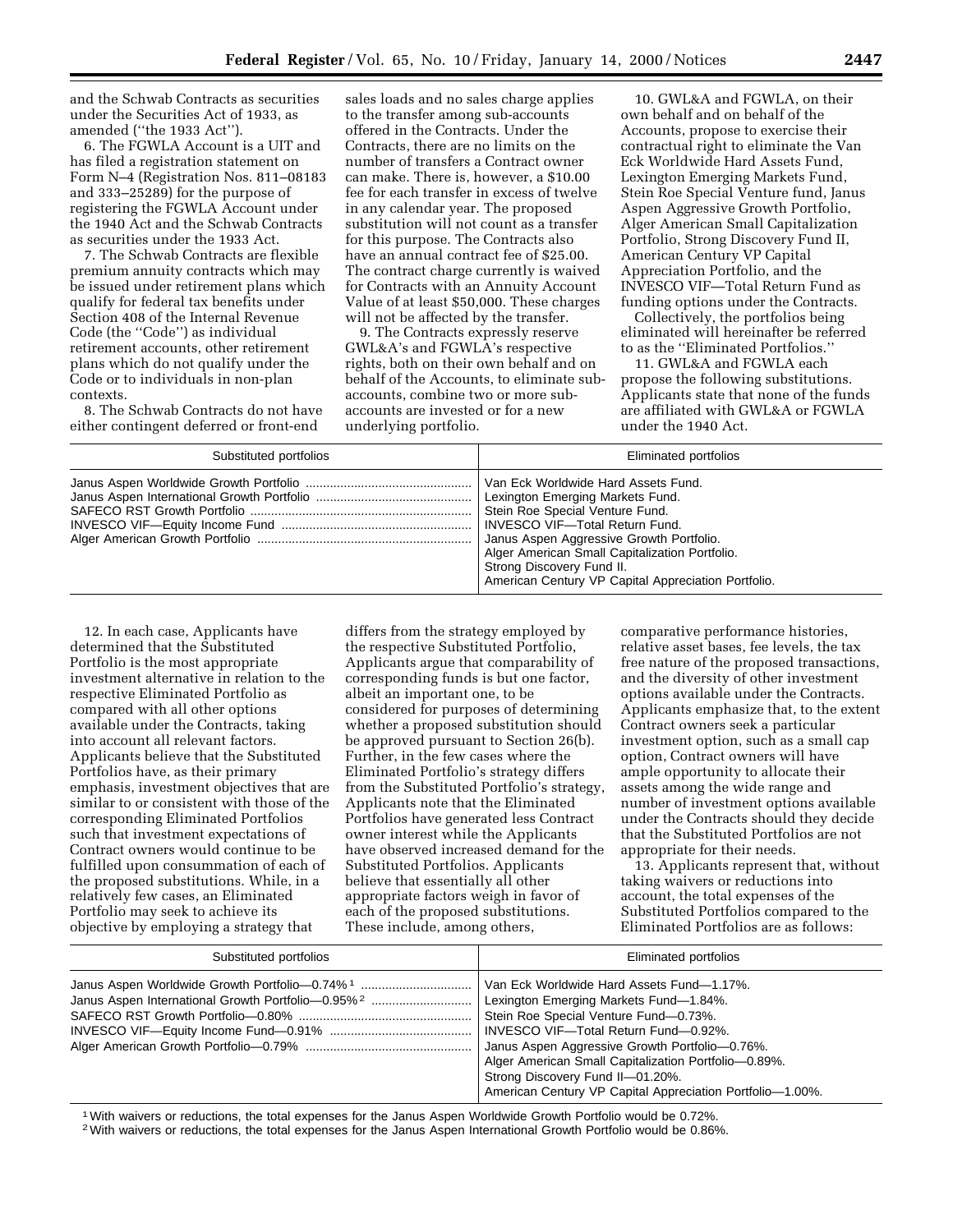14. Applicants represent that the Average Annual Total Return of the Substituted and Eliminated Portfolios over one, three, five and ten years as of the period ended December 31, 1998, was as follows:

| <b>Substituted Portfolios</b>              |                                       | <b>Eliminated Portfolios</b>                       |                                          |                              |           |          |          |
|--------------------------------------------|---------------------------------------|----------------------------------------------------|------------------------------------------|------------------------------|-----------|----------|----------|
| Janus Aspen Worldwide Growth Portfolio     |                                       | Van Eck Worldwide Hard Assets Fund                 |                                          |                              |           |          |          |
| 1 Year                                     | 3 Years                               | 5 Years                                            | 10 Years                                 | 1 Year<br>3 Years<br>5 Years |           | 10 Years |          |
| 28.92%                                     | 26.66%                                | 21.32%                                             | N/A                                      | $-30.92%$                    | $-7.13%$  | $-3.26%$ | N/A      |
| Janus Aspen International Growth Portfolio |                                       | Lexington Emerging Markets Fund                    |                                          |                              |           |          |          |
| 1 Year                                     | 3 Years                               | 5 Years                                            | 10 Years                                 | 1 Year                       | 3 Years   | 5 Years  | 10 Years |
| 17.23%                                     | 23.23%                                | N/A                                                | N/A                                      | $-28.21%$                    | $-11.96%$ | N/A      | N/A      |
| <b>SAFECO RST Growth Portfolio</b>         |                                       | Stein Roe Special Venture Fund                     |                                          |                              |           |          |          |
| 1 Year                                     | 3 Years                               | 5 Years                                            | 10 Years                                 | 1 Year                       | 3 Years   | 5 Years  | 10 Years |
| 1.83%                                      | 24.80%                                | 25.13%                                             | N/A                                      | $-17.31%$                    | 4.21%     | 5.06%    | N/A      |
|                                            | <b>INVESCO VIF-Equity Income Fund</b> |                                                    | <b>INVESCO VIF-Total Return Fund</b>     |                              |           |          |          |
| 1 Year                                     | 3 Years<br>5 Years<br>10 Years        |                                                    | 1 Year<br>10 Years<br>3 Years<br>5 Years |                              |           |          |          |
| 15.30%                                     | 21.81%                                | N/A                                                | N/A                                      | 9.56%                        | 14.75%    | N/A      | N/A      |
|                                            |                                       |                                                    |                                          |                              |           |          |          |
| Alger American Growth Portfolio            |                                       | Janus Aspen Aggressive Growth Portfolio            |                                          |                              |           |          |          |
| 1 Year                                     | 3 Years                               | 5 Years                                            | 10 Years                                 | 1 Year                       | 3 Years   | 5 Years  | 10 Years |
| 48.08%                                     | 27.93%                                | 23.50%                                             | N/A                                      | 34.26%                       | 17.76%    | 19.35%   | N/A      |
| Alger American Growth Portfolio            |                                       | Alger American Small Capitalization Portfolio      |                                          |                              |           |          |          |
| 1 Year                                     | 3 Years                               | 5 Years                                            | 10 Years                                 | 1 Year                       | 3 Years   | 5 Years  | 10 Years |
| 48.08%                                     | 27.93%                                | 23.50%                                             | N/A                                      | 15.53%                       | 10.25%    | 13.21%   | 20.21%   |
| Alger American Growth Portfolio            |                                       | Strong Discovery Fund II                           |                                          |                              |           |          |          |
| 1 Year                                     | 3 Years                               | 5 Years                                            | 10 Years                                 | 1 Year                       | 3 Years   | 5 Years  | 10 Years |
| 48.08%                                     | 27.93%                                | 23.50%                                             | N/A                                      | 34.26%                       | 17.76%    | 19.35%   | N/A      |
| Alger American Growth Portfolio            |                                       | American Century VP Capital Appreciation Portfolio |                                          |                              |           |          |          |
| 1 Year                                     | 3 Years                               | 5 Years                                            | 10 Years                                 | 1 Year                       | 3 Years   | 5 Years  | 10 Years |
| 48.08%                                     | 27.93%                                | 23.50%                                             | N/A                                      | $-2.22%$                     | $-3.40%$  | 3.10%    | 8.40%    |
|                                            |                                       |                                                    |                                          |                              |           |          |          |

15. Applicants have concluded that the Substitution would be appropriate in light of, among other things, the relatively poor performance of the Eliminated Portfolios. Applicants assert that the Eliminated Portfolios will be replaced with portfolios having comparable investment objectives and better historical performance returns and, accordingly, Applicants believe the Substituted Portfolios are more likely to provide Contract owners with favorable investment performance in the future. Applicants assert that the Substitution will not expose Contract owners to any

unreasonable risks and that, in each case, expense ratios of the Substituted Portfolios are less than or comparable to the respective Eliminated Portfolios and the historical performance of the Substituted Portfolios are better than those of the respective Eliminated Portfolios.

16. If Contract owners are not satisfied with the Substituted Portfolio to which their assets will be reallocated upon consummation of the Substitution, Contract owners will have the opportunity to transfer those assets into any of the other investment options

available under their Contracts. In this regard, Applicants state that even after the Substitution is effected, there will still be a total of 27 other investment options (not including the Substituted Portfolio).

17. GWL&A and FGWLA will schedule the Substitution to occur on the Automatic Selection Date. Such date will be soon as practicable following the issuance of an order by the Commission granting the relief requested in the Application. As of the Automatic Selection Date, all Contract values allocated to the Eliminated Portfolios